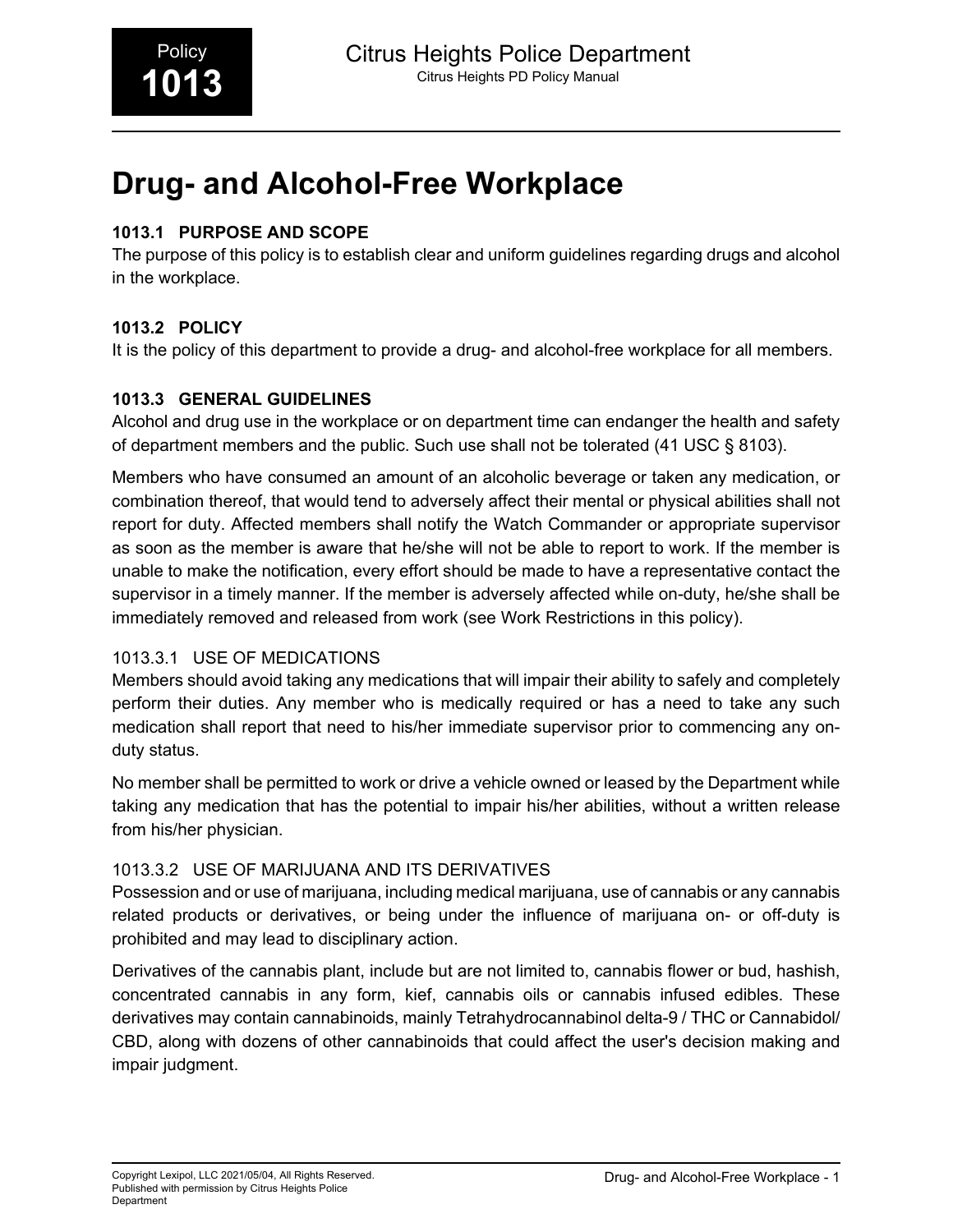# Citrus Heights Police Department

Citrus Heights PD Policy Manual

# *Drug- and Alcohol-Free Workplace*

THC is the main psychoactive ingredient in cannabis and use will cause impairment in the end user. Many cannabis related products, even though advertised as being "THC free"' contain cannabinoids that still may cause impairment.

# **1013.4 PROHIBITED CONDUCT Manufacture, Trafficking, Possession, and Use**

An employee engaging in the unlawful manufacture, distribution, dispensing, possession or use of a controlled substance or alcohol on City premises, in City vehicles or while conducting City business off the premises is prohibited. Violation will result in disciplinary action up to and including termination and other penalties as applicable by law.

#### 1013.4.1 ALCOHOL USE

No employee may report for duty or remain on duty when his/her ability to perform assigned functions is adversely affected by alcohol. No employee shall use alcohol while on duty or while performing job functions. No employee shall use alcohol within four hours of reporting either for duty or during hours that he/she is on call. Violation of this provision is prohibited and will subject the employee to removal from duty.

#### **1013.5 MEMBER RESPONSIBILITIES**

Members shall report for work in an appropriate mental and physical condition. Members are prohibited from purchasing, manufacturing, distributing, dispensing, possessing or using controlled substances or alcohol on department premises or on department time (41 USC § 8103). The lawful possession or use of prescribed medications or over-the-counter remedies is excluded from this prohibition.

Members who are authorized to consume alcohol as part of a special assignment shall not do so to the extent of impairing on-duty performance.

Members shall notify a supervisor immediately if they observe behavior or other evidence that they believe demonstrates that a fellow member poses a risk to the health and safety of the member or others due to drug or alcohol use.

Members are required to notify their immediate supervisors of any criminal drug statute conviction for a violation occurring in the workplace no later than five days after such conviction (41 USC § 8103).

# **1013.6 EMPLOYEE RESPONSIBILITIES**

- (a) Employee shall not report to work while his/her ability to perform job duties is impaired due to on-duty or off-duty alcohol or drug use, nor shall an employee be impaired while he/she is on assigned, paid standby subject to being called to duty or on-call.
- (b) Employee shall not have in his/her possession any illegal drugs or have any alcohol readily accessible while on duty, on breaks, during meal periods, or on City property.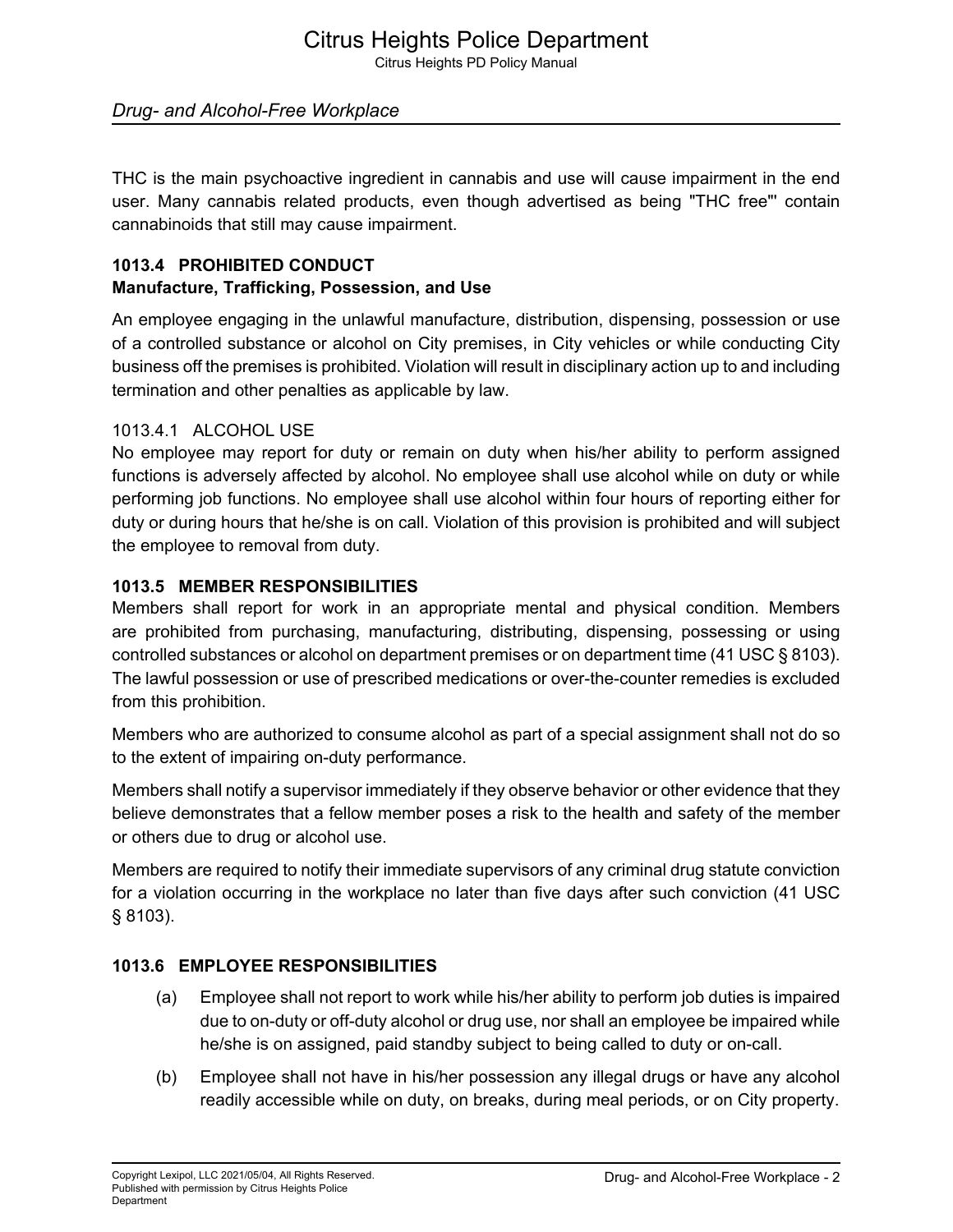# *Drug- and Alcohol-Free Workplace*

- (c) Employee shall not use alcohol or drugs which may impair job performance during work hours, on breaks or during meal periods whether on City property or elsewhere, nor shall an employee use such alcohol or drugs while on assigned, paid standby subject to being called to duty.
- (d) Employee shall not, if in City uniform, purchase or possess alcohol or illegal drugs.
- (e) Employee shall not directly or through a third party sell illegal drugs or provide drugs or alcohol to be taken or consumed while on duty or on City premises to any person, including any employee, while either employee or both employees are on duty, breaks, or mealtime.
- (f) Employee may be subject to an investigation and to chemical testing for alcohol and/or drugs if his or her supervisor or a manager has reasonable suspicion that the employee is intoxicated or under the influence of illegal or impairing drugs or alcohol on the job, during work hours, on breaks, during mealtime or on City property. Upon this determination, employees shall submit immediately to an alcohol or drug test when directed to do so by a supervisor or management employee after consultation with Human Resources if possible. Any employee who refuses to submit to such testing or conducts himself or herself during such testing so as to induce a false, incorrect or invalid result shall be subject to disciplinary action up to and including termination. Refusal to submit to testing, or tampering with the test shall be cause for disciplinary action up to and including termination.
- (g) Employee should notify his/her supervisor and provide medication drug side effect information before beginning work, when taking any medications or drugs (prescription or non-prescription) which may interfere with the safe and effective performance of duties or operation of City equipment. No employee shall be permitted to work or drive a department-owned or leased vehicle while taking such potentially impairing medication without a written release from his or her physician.
- (h) Employee shall provide within a reasonable time (normally within 24 hours of a request) a bona fide verification from a physician or a current valid prescription for any prescription drug or medication taken or identified when a drug screen/test is positive. The employee may be instructed to provide a report from the physician describing the potential affects of the drug on the employee's job performance. The prescription must designate the employee as the person for whom the drug or medication is prescribed, not another individual. In the case of any non-prescription legal drug or medication, the employee may be required to produce identification of the drug along with indicated side affects identified by the manufacturer.

# **1013.7 EMPLOYEE ASSISTANCE PROGRAM**

There may be available a voluntary employee assistance program to assist those who wish to seek help for alcohol and drug problems  $(41 \text{ USC} \& 8103)$ . Insurance coverage that provides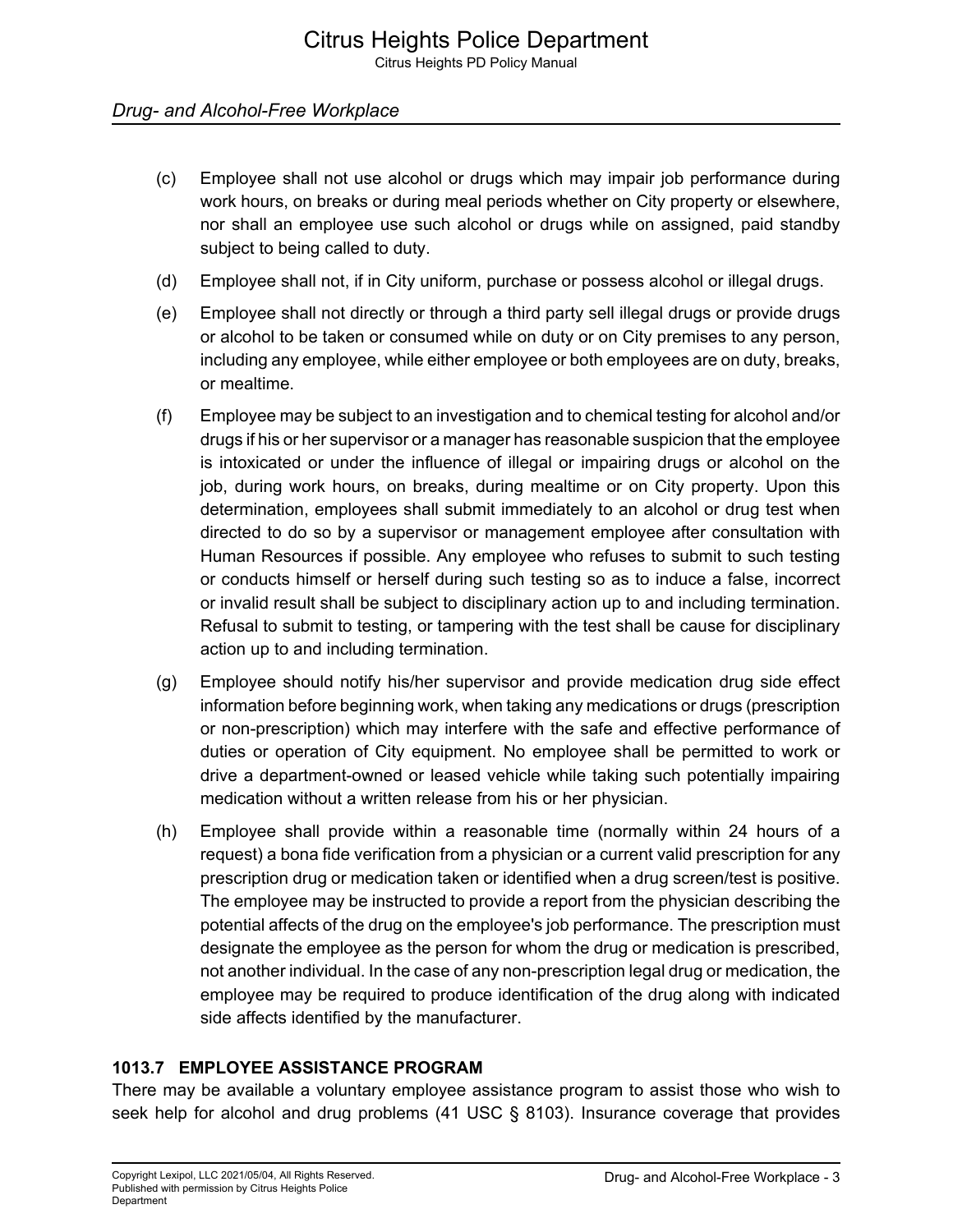# *Drug- and Alcohol-Free Workplace*

treatment for drug and alcohol abuse also may be available. Employees should contact the Human Resources Department, their insurance providers or the employee assistance program for additional information. It is the responsibility of each employee to seek assistance before alcohol or drug problems lead to performance problems.

#### **1013.8 SUPERVISOR RESPONSIBILITIES**

#### **Managers and supervisors are responsible for enforcement of this policy.**

- (a) Managers and supervisors may request that an employee submit to a drug and/ or alcohol test to be undertaken in a manner prescribed by this policy, when such managers or supervisors have a reasonable suspicion that an employee is intoxicated or under the influence of drugs or alcohol on the job or during breaks or meal periods.
- (b) "Reasonable suspicion" is a belief based on objective facts sufficient to lead a reasonably prudent supervisor to suspect that an employee is under the influence of drugs or alcohol to the extent that the employee's ability to perform the functions of the job is impaired or to the extent that the employee's ability to perform his/her job safely is reduced.
- (c) Existence of reasonable suspicion shall be based upon the totality of the circumstances and will normally include more than one of the following factors. For example, except for possession, any combination of any of the following may constitute reasonable suspicion:
	- 1. Slurred speech;
	- 2. Alcohol odor on breath;
	- 3. Unsteady walking and movement;
	- 4. An accident involving the employee, City property and/or equipment or property where the cause may be symptomatic of suspected use of alcohol or drugs;
	- 5. Physical altercation;
	- 6. Verbal altercation;
	- 7. Deviation from employee's normal behavior;
	- 8. Possession of alcohol or drugs unrelated to job responsibilities
	- 9. Information obtained from a reliable person with personal knowledge;
	- 10. Increased absenteeism;
	- 11. Performance of work with reduced efficiency and/or effectiveness;
	- 12. Increased disciplinary actions.
- (d) Any manager or supervisor requesting that an employee be required to submit to a drug and/or alcohol test shall document in writing the facts constituting reasonable suspicion that the employee in question is intoxicated or under the influence of drugs. The manager or supervisor shall contact the Human Resources Director as soon as practical. The Human Resources Director and/or Chief of Police shall have the authority to order the employee to submit to a drug and/or alcohol analysis at a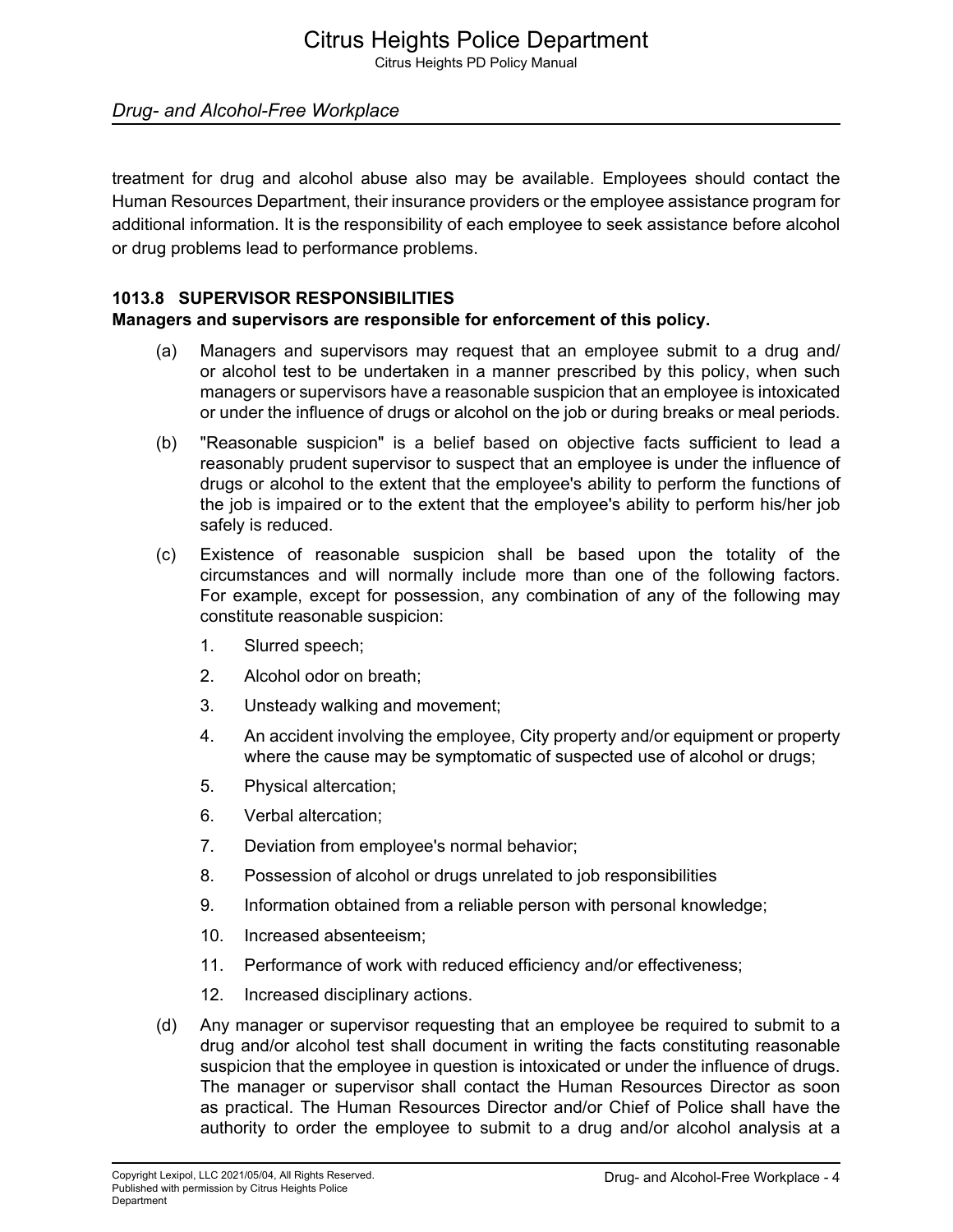location and by methods approved by the City Manager. The manager or supervisor is responsible for arranging safe transportation for the employee to the collection site.

- (e) Any manager or supervisor encountering an employee who refuses an order to submit to a drug and/or alcohol analysis shall remind the employee of the requirements and disciplinary consequences of this policy and the disciplinary consequences of insubordination. Where there is reasonable suspicion that the employee is then under the influence of alcohol or drugs, the manager or supervisor should attempt to have the employee wait for a reasonable time for transportation to a safe and comfortable location. The employee should be transported safely to their home or to a location designated by the employee. Division Commanders shall be notified when an employee must be transported home. Management shall then proceed pursuant to this subdivision of this policy to investigate the employee and, depending on the results of the investigation, the employee may be subject to discipline up to and including termination consistent with the City's Personnel Rules and Regulations or appropriate City Administrative Policy as applicable.
- (f) Managers and supervisors shall notify their Division Commander or his or her designee when they have reasonable suspicion to believe that an employee may have alcohol and/or illegal drugs in his or her possession or in an area not jointly or fully controlled by the City in violation of this policy. If the Division Commander or designee concurs that there is reasonable suspicion of possession of drugs or alcohol, the Division Commander shall notify the Human Resources Director and Chief of Police, who in turn shall notify and receive direction from the City Manager. Managers and supervisors shall not physically search the person of employees, nor shall they search the personal possessions of employees without the freely given consent of, and in the presence of, the employee. Note that many areas are in the control or joint control of the City and are subject to inspection at any time. When reasonable suspicion exists concerning a Public Safety Officer, applicable provisions of Government Code 3300-3311 (Peace Officers Bill of Rights) shall be observed.

# **1013.9 WORK RESTRICTIONS**

If a member informs a supervisor that he/she has consumed any alcohol, drug or medication that could interfere with a safe and efficient job performance, the member may be required to obtain clearance from his/her physician before continuing to work.

If the supervisor reasonably believes, based on objective facts, that a member is impaired by the consumption of alcohol or other drugs, the supervisor shall prevent the member from continuing work and shall ensure that he/she is safely transported away from the Department.

# **1013.10 PHYSICAL EXAMINATION AND TESTING PROCEDURE**

The drug and/or alcohol test may test for any substance which could impair an employee's ability to effectively and safely perform the functions of his/her job, including, but not limited to, prescription medications, alcohol, heroin, cocaine, morphine and its derivatives, PCP, methadone, barbiturates, amphetamines, marijuana and other cannabonoids.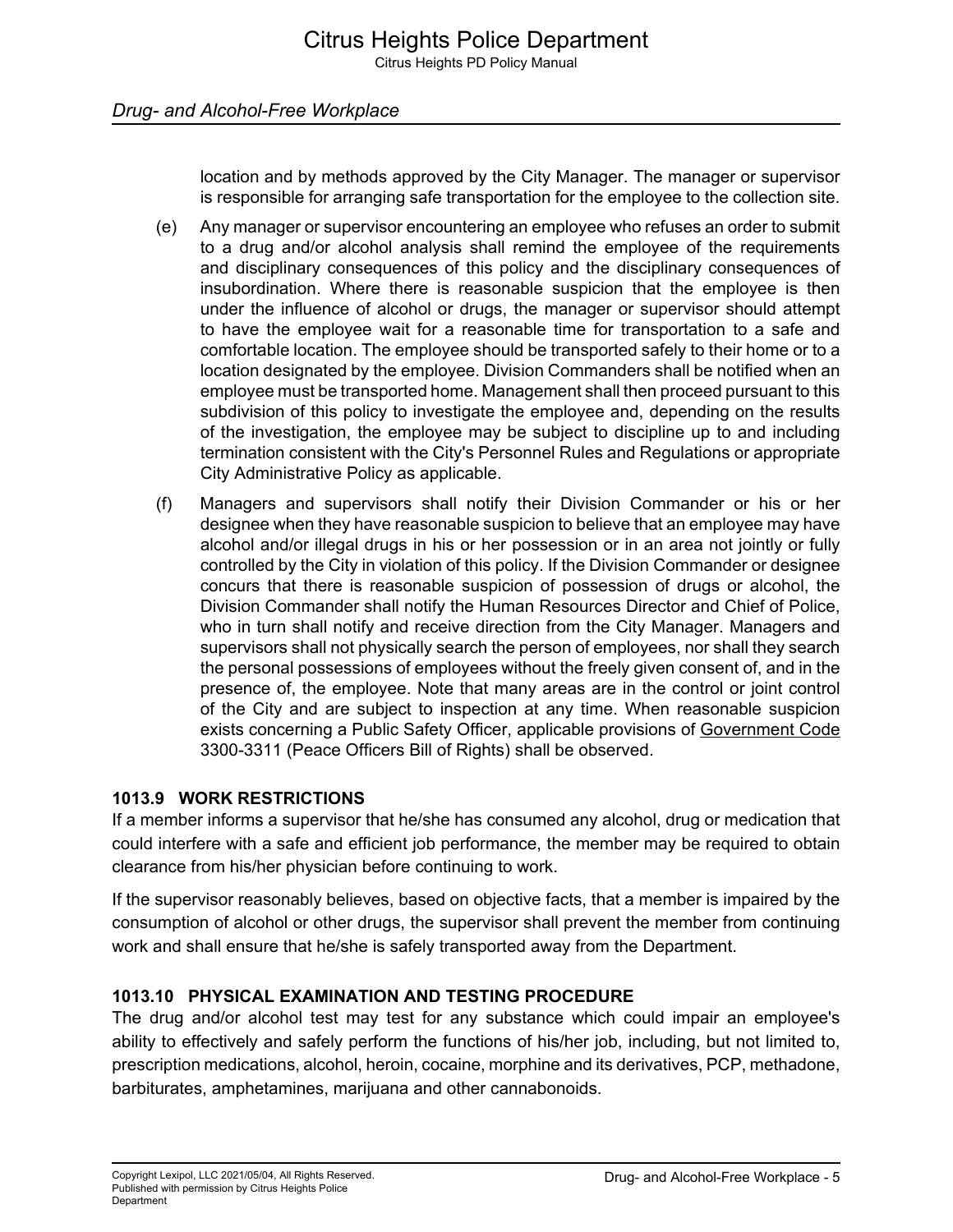# 1013.10.1 PRE-EMPLOYMENT DRUG AND ALCOHOL TESTING AND ANALYSIS

- (a) Persons who apply for employment in the positions designated below with the City shall be informed in writing, when furnished with an application, that if they are offered employment in the position, it will be on the condition that they take a drug and alcohol test, and if the test results are positive for any of the substances being tested, they will be subject to being denied employment. Existing employees applying for transfer or promotion into the positions are also subject to the testing requirements and will be denied transfer or promotion if the alcohol or drug test is positive; however, an existing employee testing positive for alcohol or drugs will not suffer any negative effects in his or her current position as a result of failure to pass the drug or alcohol screen for the transfer or promotional position. Existing employees who are appointed in an acting capacity will not be subject to testing; however, prior to probationary appointment, the employee must pass the alcohol and drug screen for transfer or promotion.
- (b) All applicants offered employment with the City shall be given a copy of this policy and be required to sign a receipt.
- (c) All offers of employment with the City to the classifications listed below or to such other classifications as recommended by the Human Resources Officer and approved by the City Manager shall be conditioned upon the applicant's:
	- 1. Signing of a consent form, Appendix A to this policy;
	- 2. Submittal to a medical and chemical test for evidence of drug and/or alcohol use, designated by the City, and a repeat or confirmatory test if necessary; and
	- 3. Not being disqualified from employment based upon the result upon such test (including repeat test). Employment shall be denied if applicant refuses to sign the consent form or submit to the medical and/or chemical testing.
		- (a) All sworn Police personnel.
		- (b) All non-sworn Police personnel and other civilian general City classification assigned to the Police Department.
		- (c) All positions that require the employee to drive a City vehicle during the course of their normal duties.
		- (d) Upon recommendation by the Director of Administrative Services and approval of the City Manager, additional classifications may be added to the classifications subject to pre-employment drug and alcohol testing.
	- 4. If an initial drug screen is positive at the pre-employment physical, it will be confirmed by scientifically accepted methods and, if positive, the applicant must provide within a reasonable time (normally within 24 hours of request), bona fide verification of a valid current prescription for the drug identified in the drug screen or other medically acceptable explanation for positive test. The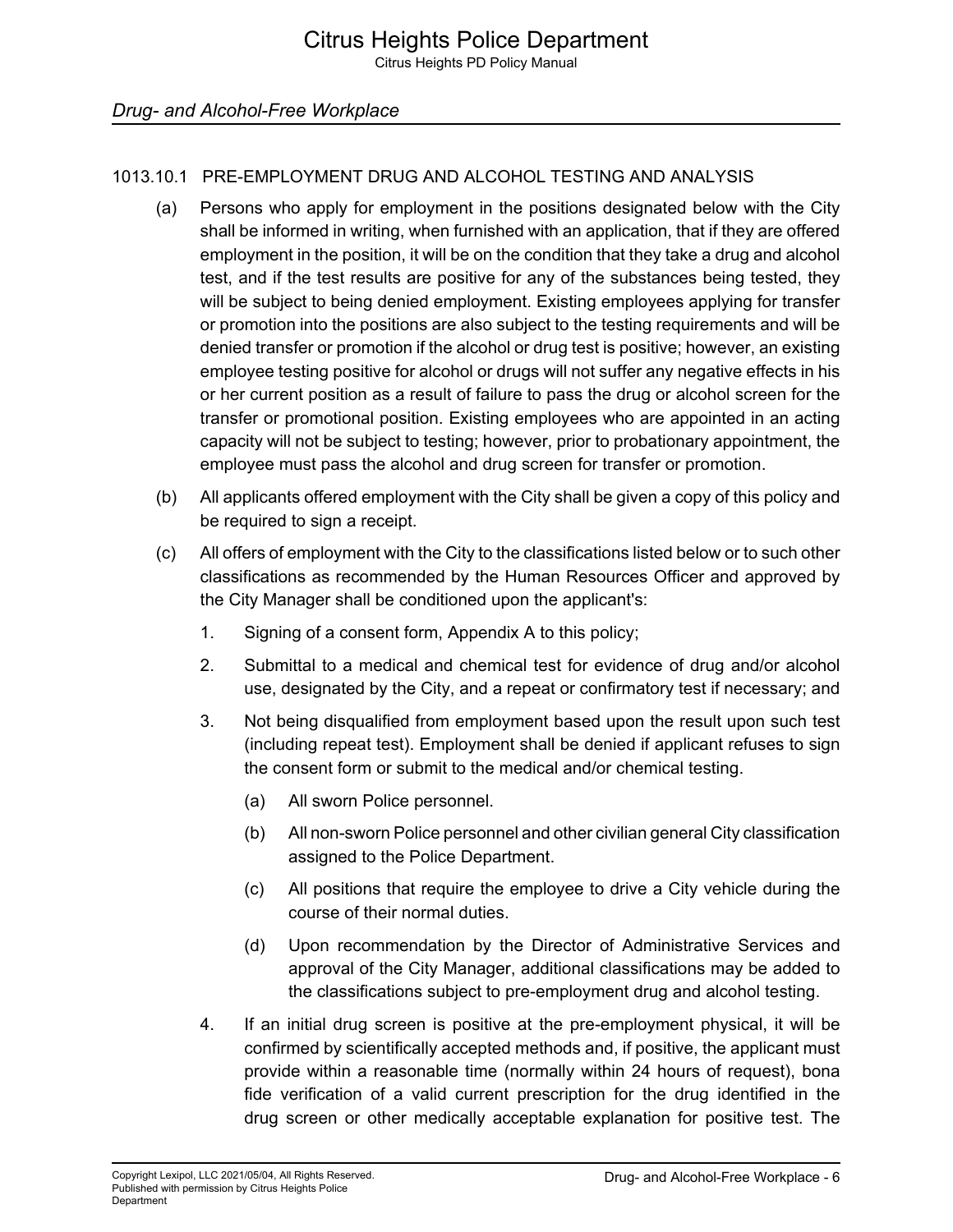prescription must designate the applicant, not some other person, as the person for whom the drug or medication is prescribed. If the applicant does not provide acceptable verification of a valid prescription, or if the prescription is not in the applicant's name or if the drug is one that is likely to impair the applicant's ability to perform the job duties of the position, the applicant shall not be hired. However, the applicant can be reconsidered for employment after his/her use of the prescription drug ceases.

5. If an alcohol screen is positive, the results will be confirmed by scientifically sound methods. If the confirmatory screen is positive, the applicant shall not be hired.

#### 1013.10.2 PHYSICALS OR ALCOHOL DRUG TESTS DURING EMPLOYMENT Supervisors may order an employee to submit to a chemical testing:

- (a) If an initial drug screen is positive, it will be confirmed by scientifically accepted methods and if positive, the employee must provide within a reasonable time (normally 24 hours of request) bona fide verification of a valid current prescription for the drug identified in the drug screen or other medically acceptable explanation for the positive test. The prescription must be in the employee's name. If the employee does not provide acceptable verification of a valid prescription, or if the prescription is not in the employee's name, or if the employee has not previously notified his or her supervisor of the use of a potentially impairing legal drug, the employee may be subject to disciplinary action, up to and including termination pursuant to Subsection (c) below.
- (b) If an initial alcohol screen is positive, it will be confirmed by scientifically accepted methods for alcohol or drugs. If the confirmatory screen is positive, the employee may be subject to disciplinary action, up to and including termination pursuant to Subsection (c) below.
- (c) If an employee's alcohol or drug test is confirmed to be positive for alcohol or drugs, the City shall conduct an investigation and consider the appropriate action to be taken. The decision to discipline or terminate will be carried out in conformance with the Personnel Rules and Regulations and/or other City policies.

# **1013.11 REQUESTING SCREENING TESTS**

The supervisor may request an employee to submit to a screening test under the following circumstances:

- (a) The supervisor reasonably believes, based upon objective facts, that the employee is under the influence of alcohol or drugs that are impairing his/her ability to perform duties safely and efficiently.
- (b) The employee discharges a firearm, other than by accident, in the performance of his/ her duties.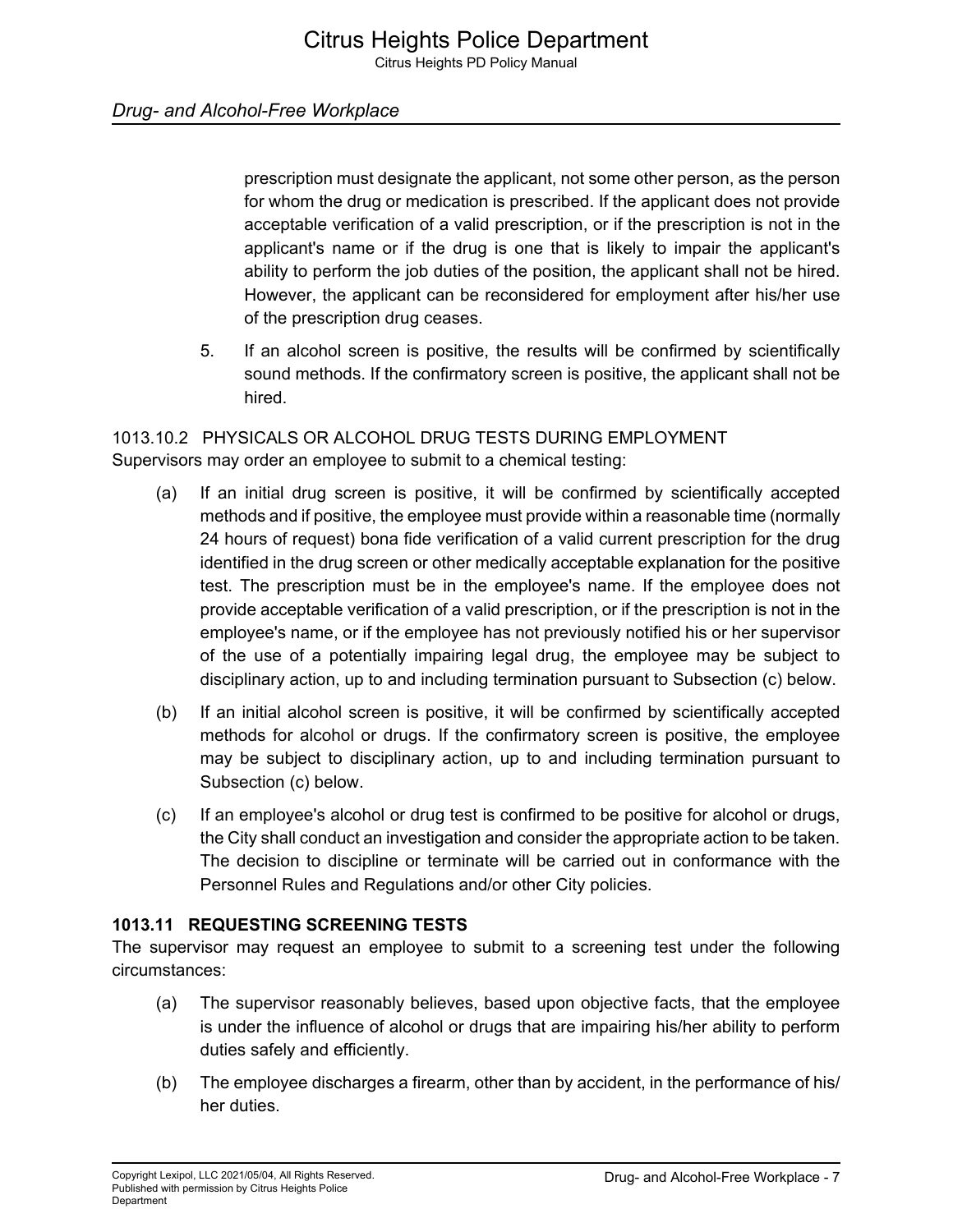### *Drug- and Alcohol-Free Workplace*

(c) During the performance of his/her duties, the employee drives a motor vehicle and becomes involved in an incident that results in bodily injury to him/herself or another person, or substantial damage to property.

#### 1013.11.1 SUPERVISOR RESPONSIBILITY

The supervisor shall prepare a written record documenting the specific facts that led to the decision to request the test, and shall inform the employee in writing of the following:

- (a) The test will be given to detect either alcohol or drugs, or both.
- (b) The result of the test is not admissible in any criminal proceeding against the employee.
- (c) The employee may refuse the test, but refusal may result in dismissal or other disciplinary action.

#### 1013.11.2 SCREENING TEST REFUSAL

An employee may be subject to disciplinary action if he/she:

- (a) Fails or refuses to submit to a screening test as requested.
- (b) After taking a screening test that indicates the presence of a controlled substance, fails to provide proof, within 72 hours after being requested, that he/she took the controlled substance as directed, pursuant to a current and lawful prescription issued in his/her name.
- (c) Violates any provisions of this policy.

#### **1013.12 COMPLIANCE WITH THE DRUG-FREE WORKPLACE ACT**

No later than 30 days following notice of any drug statute conviction for a violation occurring in the workplace involving a member, the Department will take appropriate disciplinary action, up to and including dismissal, and/or requiring the member to satisfactorily participate in a drug abuse assistance or rehabilitation program (41 USC § 8104).

#### **1013.13 CONFIDENTIAL REPORTS**

Laboratory reports or test results of chemical tests shall not appear in an employee's official personnel file. Information of this nature will be contained in a separate confidential medical folder that will be securely kept under the control of the Director of Administrative Services. The report or test results may be disclosed only to persons whose knowledge thereof is necessary for performance of official duties or in administration of this policy. Disclosures, without employee consent, may also occur when:

- (a) The information is compelled by law or by judicial or administrative process;
- (b) The information has been placed at issue in a formal dispute between the employer and employee;
- (c) The information is to be used in administering an employee benefit plan;